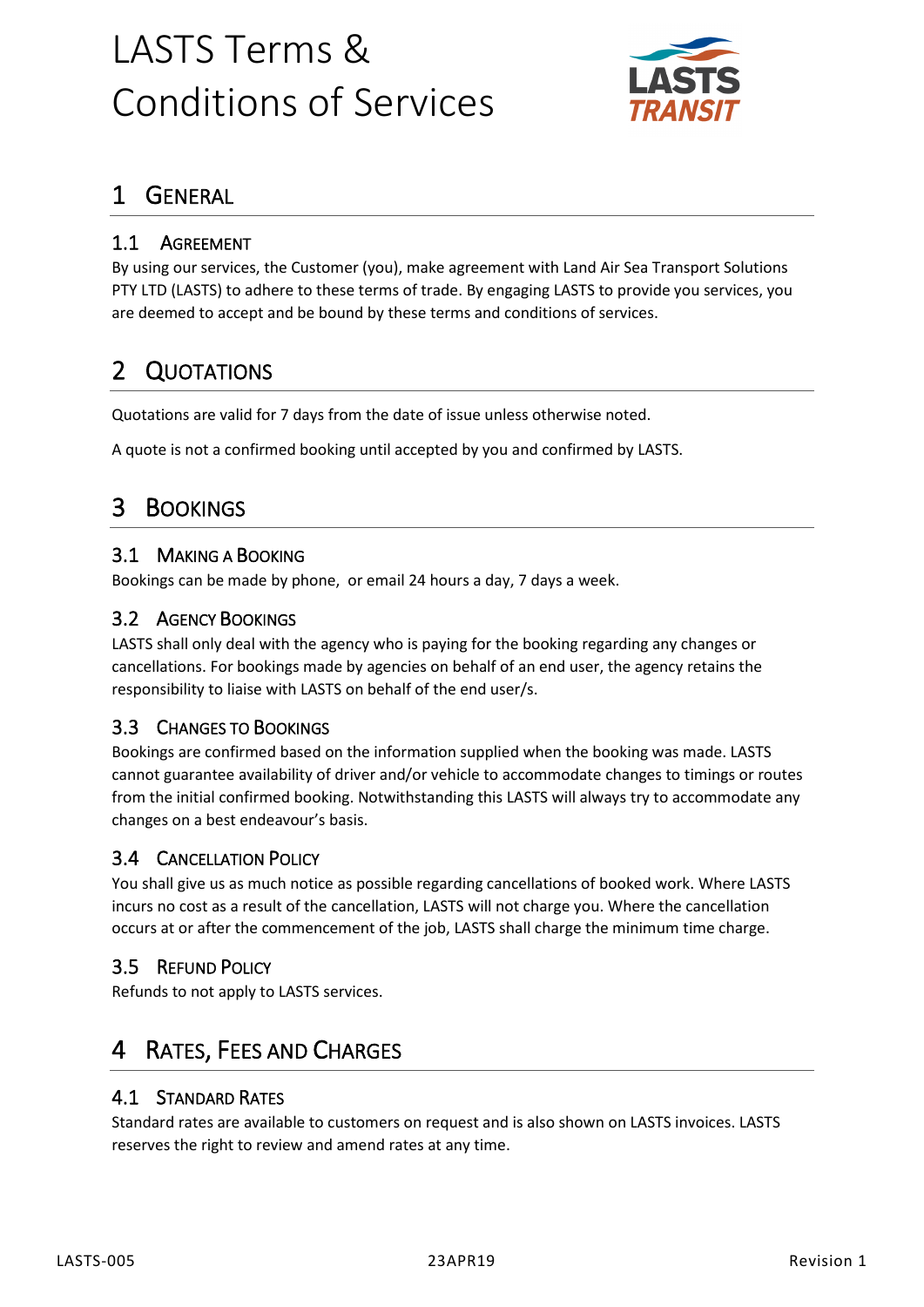

## 4.2 LATE NIGHT/PUBLIC HOLIDAY RATES

An additional amount is applied to any part of a booking which includes the hours of 21:00 to 05:00 or that falls on any of the following Public Holidays:

- 1) Christmas Day,
- 2) New Year's Day, and
- 3) Good Friday

#### 4.3 MINIMUM TIME CHARGE

All jobs will incur a minimum charge of 1 hour at the applicable standard or Late Night/Public Holiday rate.

#### 4.4 OTHER CHARGES

LASTS shall pass on costs incurred as agreed with you that are required to complete the job. For example, driver accommodation, meals if a multi-day trip etc. LASTS will advise you and obtain your agreement prior to incurring any cost.

#### 4.5 SERVICE CANCELLATIONS

Services may be suspended or cancelled in whole or in part at any time at the absolute discretion of LASTS. Reasons for cancellation or suspension may include (but is limited to) any of the following;

- Unforeseen operational circumstances
- Natural disaster or security (cyclone, airport closure due security threat etc.)
- Reasons where safety of LASTS passengers, agents or assets is in jeopardy

LASTS cannot be responsible for any costs incurred by agents, end user customers or passengers because of suspended or cancelled services.

# 5 SAFETY & QUALITY ASSURANCE

#### 5.1 SEATBELTS

Seat belts must always be worn by all occupants while the vehicle is in motion as per Western Australian traffic regulations.

#### 5.2 INTOXICATED PASSENGERS

Where, in the opinion of LASTS or its agents, a passenger may be intoxicated and are likely to pose a safety risk or nuisance to other occupants of the vehicle, LASTS reserves the right to refuse carriage of that passenger.

#### 5.3 OFFENSIVE OR OBNOXIOUS PASSENGERS

To provide a harassment and discrimination free workplace, LASTS does not tolerate offensive or obnoxious passengers and as such reserves the right to refuse carriage.

#### 5.4 SMOKING

Smoking in LASTS vehicles is always strictly prohibited.

#### 5.5 CONSUMPTION OF FOOD OR BEVERAGES IN VEHICLES

The consumption of food or beverages in LASTS vehicles is prohibited.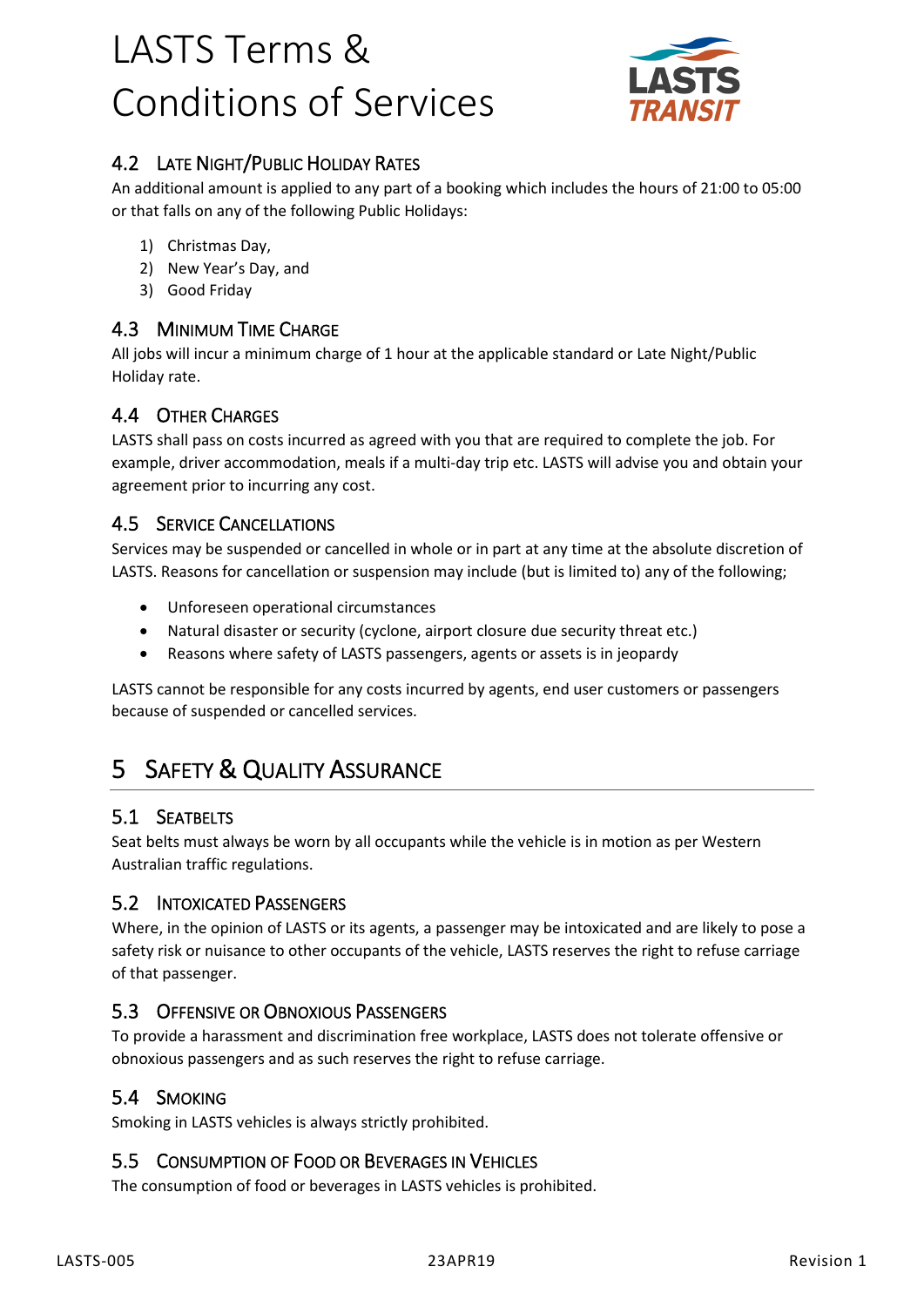

## 5.6 DANGEROUS GOODS

LASTS is not authorised to carry Dangerous Goods by road.

### 5.7 DRIVER QUALIFICATION

All LASTS drivers are qualified under the Western Australian Department of Transport for Charter Vehicle Services and additionally site-specific Company requirements where required.

## 5.8 DRIVER FATIGUE MANAGEMENT

LASTS operates a fatigue management and education program as prescribed by the Western Australian Department of Transport guidelines.

## 5.9 DRIVER ALCOHOL & OTHER DRUG (AOD) MANAGEMENT

LASTS operates an AOD management plan which includes random testing of drivers. LASTS also consents to testing of drivers by other parties as a condition to access to certain destinations.

#### 5.10 COURIER SERVICES

LASTS is a passenger transport operation, due to security, customs and other risks, we are not able to accept any items for consignment on behalf of any individual passenger.

Where you would like LASTS to transport end user Company authorised unaccompanied items or packages, this may be done at the time of booking.

LASTS shall never make any form of declaration of contents or accept any responsibility for any unaccompanied items.

# 6 DAMAGE TO OR SOILING OF LASTS PROPERTY

Passengers may be held liable for any wilful damage to LASTS property. Where a passenger, in breach of these terms, causes the vehicle to be soiled, LASTS may apply a cleaning fee of up to \$400.00.

# 7 PERSONAL POSSESSIONS, BAGGAGE, CARGO & LOST PROPERTY

### 7.1 BAGGAGE WEIGHT, SIZE AND NATURE

Baggage shall be of a size and weight so as not to cause injury to any person nor create a hazard to occupants in the vehicle or damage to the vehicle. LASTS agents are prohibited from loading passenger baggage and it is the responsibility of the passenger to load and unload baggage from the vehicle or trailer.

### 7.2 VALUABLE OR FRAGILE PERSONAL EFFECTS (INCLUDING ELECTRONIC DEVICES)

Under no circumstance does LASTS accept any loss or damage claims for valuable or fragile personal effects. Given the nature of these items and the effect that road travel can have on luggage, it is recommended that any such items are kept on the owner's physical position on board the vehicle.